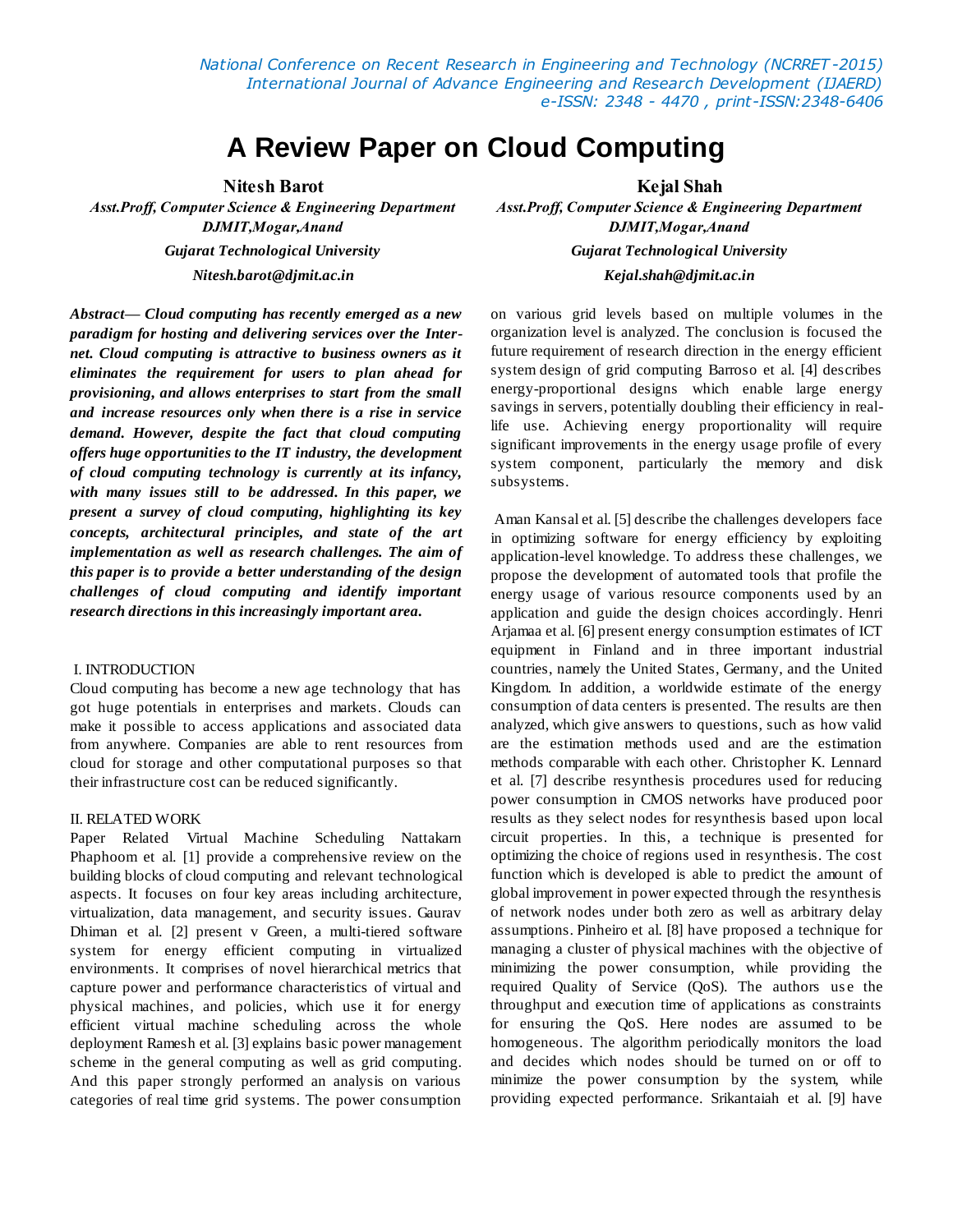investigated the problem of dynamic consolidation of applications in virtualized heterogeneous systems in order to minimize energy consumption, while meeting performance requirements. The authors have explored the impact of the workload consolidation on the energy-per-application metric depending on both CPU and disk utilizations. Elnozahy et al. [10] have investigated the problem of power-efficient resource management in a single web-application environment with fixed response time and load-balancing handled by the application. The two main power-saving techniques are switching power of computing nodes on or off and Dynamic Voltage and Frequency Scaling (DVFS). Nathuji and Schwan et al. [11] have studied power management techniques in the context of virtualized data centers, which has not been done before. Besides hardware scaling and VMs consolidation, the authors have introduced and applied a new power management technique called "soft resource scaling.

Dodonov and De Mello et al. [12] have proposed an approach to scheduling distributed applications in Grids based on predictions of communication events. They have proposed the migration of communicating processes if the migration cost is lower than the cost of the predicted communication with the objective of minimizing the total execution time. Guo et al*.* [13] have proposed and implemented a virtual cluster management system that allocates the resources in a way satisfying bandwidth guarantees. The allocation is determined by a heuristic that minimizes the total bandwidth utilization. The VM allocation is adapted i.e. migration is performed when some of the VMs are reallocated or power off but protocols for the migration are defined statically. Berral et al*.* [14] presented a theoretical approach for handling energy-aware scheduling in data centers. Here, the authors propose a framework which provides an allocation methodology using techniques that include turning on or off machines, power-aware allocation algorithms and machine learning to deal with uncertain information while the expected QoS is maintained through the avoidance of SLA violations. Song et al. [15] have proposed resource allocation to applications according to their priorities in multi-application virtualized cluster. The approach requires machine learning to obtain utility functions for the applications and define application priorities. Jie Liu et al. [16] we argue that servers can be sent to homes and office buildings and used as a primary heat source. We call this approach the Data Furnace or DF. Data Furnaces have three advantages over traditional data centers: 1) a smaller carbon footprint 2) reduced total cost of ownership per server 3) closer proximity to the users. From the home owner's perspective, a DF is equivalent to a typical heating system: a metal cabinet is shipped to the home and added to the ductwork or hot water pipes. Cloud Computing Security Based Paper Sahai et al. [17] proposed Attribute-Based Encryption (ABE) Fuzzy Identity-Based Encryption, with the original goal of providing an error-tolerant identitybased encryption [12] scheme that uses biometric identities. Pirretti et al [18] proposed an efficient construction of ABE under the Random Oracle model and demonstrated its

֡֡֡֡֡

application in large-scale systems. Goyal et al. enhanced the original ABE scheme by embedding a monotone access structure into user secret key. Goyal et al. [19] proposed Key-Policy Attribute-Based Encryption (KP-ABE), a variant of ABE. In the same work, Goyal et al. also proposed the concept of Cipher text-Policy Attribute Based Encryption (CP-ABE) without presenting a concrete construction. CP-ABE is viewed as another variant of ABE in which cipher texts are associated with an access. Ostrovsky et al. [20] proposed an enhanced KP-ABE scheme which supports non-monotone access structures. Chaseet al. [17] Enhanced Sahai-Waters ABE scheme and Goyal et al. KP-ABE scheme by supporting multiple authority. Further enhancements to multi-authority ABE can be found. Bethencourt et al. [21] proposed the first CP-ABE construction with security under the Generic Group model. In Cheung et al. [19] presented a CCA-secure CP-ABE construction under the Decisional Bilinear Diffie-Hellman (DBDH) assumption. Waters et al. [22] proposed another CP-ABE scheme under various security assumptions. Aside from providing basic functionalities for ABE, there are also many works proposed to provide better security/privacy protection for ABE.

Goyal et al. [23] proposed a CP-ABE construction with an exponential complexity which can just be viewed as theoretic feasibility. For the same goal, these works include CP-ABE with hidden policy, ABE with user accountability and ABE with attribute hierarchy.

## III. CONCLUSION

Cloud computing have several benefits over traditional (noncloud) environment and have capability to handle most sudden, temporary peaks in application demand on cloud infrastructures. Virtualization technology provides good support to achieve aim of cloud computing like higher resource utilization, elasticity, reducing IT cost or capital expenditure to handle temporary loads as well as cloud computing have various flexible service and deployment models which is also one of the main issue of adopting this computing paradigm. Virtualization concepts have open shared nature which is responsible for the violation of security polices and laws as well as degrades their computing reputation and performance. So there is need to focus on privacy and on solutions of various security problems to maintain the trust level of organization for deploying the cloud computing without any hesitation and also need of technical support for elastic scalability to serve by vertical scaling approach which is currently restricted to only horizontal scaling.

### **REFERENCES**

[1] Phaphoom.N, Wang. X, Abrahamson.P." Foundations and Technological Landscape of Cloud Computing" (ISRN Software Engineering Volume 2013 (2013), Article ID 782174, 31 pages)